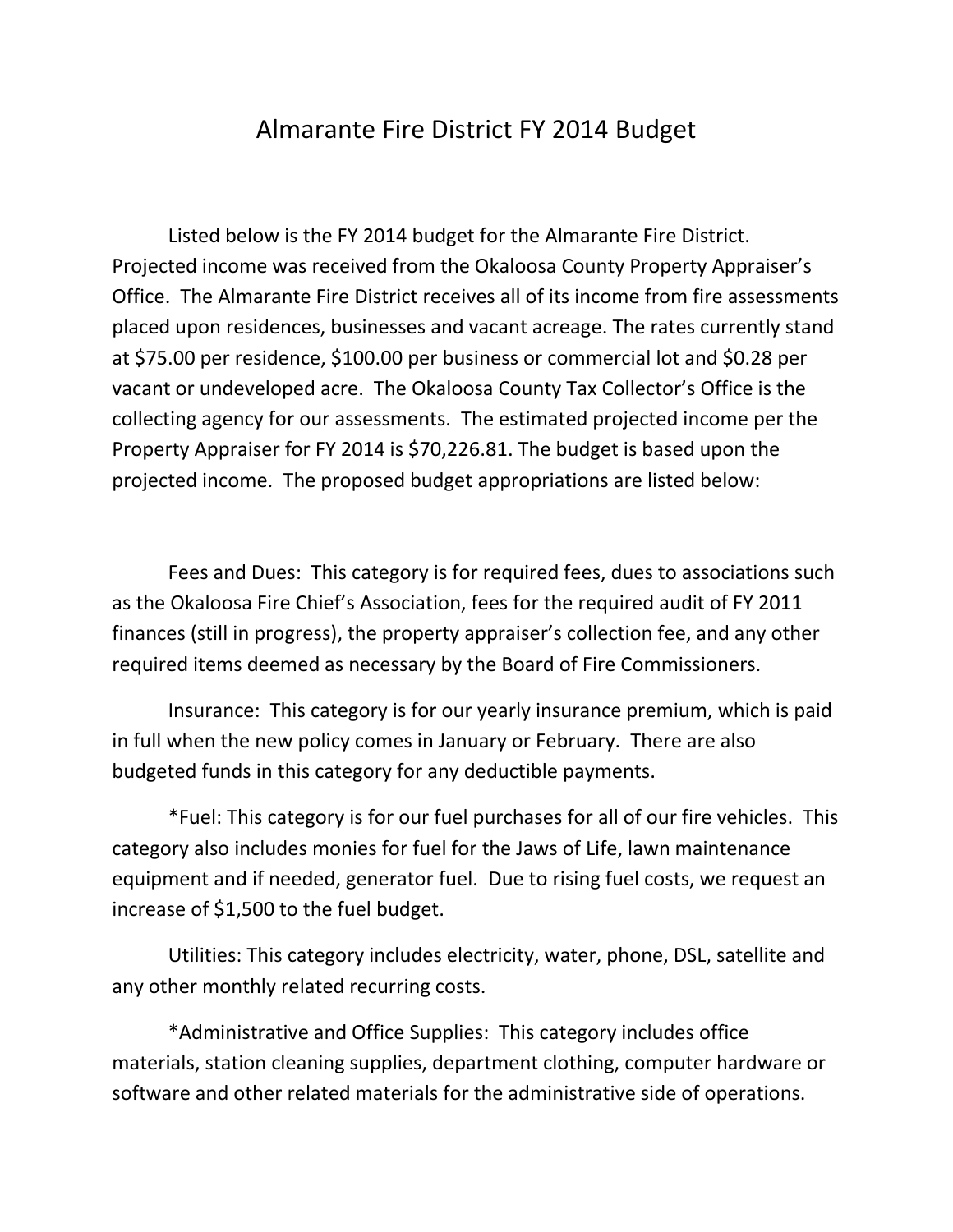This year we are requesting an increased budget for this appropriation in the amount of \$1,000. We would like to get a computer set up in the firefighters' common area so they may utilize the internet, complete reports, etc. Also, we would like to buy a low cost laser printer for our black only printing as the inkjet replacement cartridges are prohibitively expensive. We will keep the inkjet for color printing. This will reduce our cost over time for printing materials.

Vehicle Maintenance: This category includes funds for the maintenance and upkeep of fire department apparatus and tools.

\*Station Maintenance: This category includes funds for the maintenance and upkeep of the fire station and grounds. This includes yard maintenance.

Training: This category includes funds for training materials and reimbursements for courses taken by members including, but not limited to EMT, Firefighter I/II and Paramedic school.

\*Firefighter Incentive: This category includes funds for incentives for the firefighters. This includes an annual dinner/awards ceremony, extra items not deemed viable from other appropriations (bottled water for fire scenes, jackets, shirts, etc.)

\*Capital Equipment: This category includes funds for new equipment, new tools, new fire gear, and other related new equipment needs including new equipment pertaining to department personnel.

Capital Building Expenses: This category includes funds for additions or needed expansions of the fire station and/or outbuildings.

\*Future Capital Expansion: This category is newly created to fund the building of a future fire station tentatively planned for a property on Hwy 393 and other large future expenditures. This fund's appropriation will be established by the board and is to be at the established amount by the next fiscal year (as funds are deposited throughout the fiscal year, amounts will be moved to this special account. As the district's income is received throughout the year, this account is not able to be fully fulfilled until close to the next fiscal year).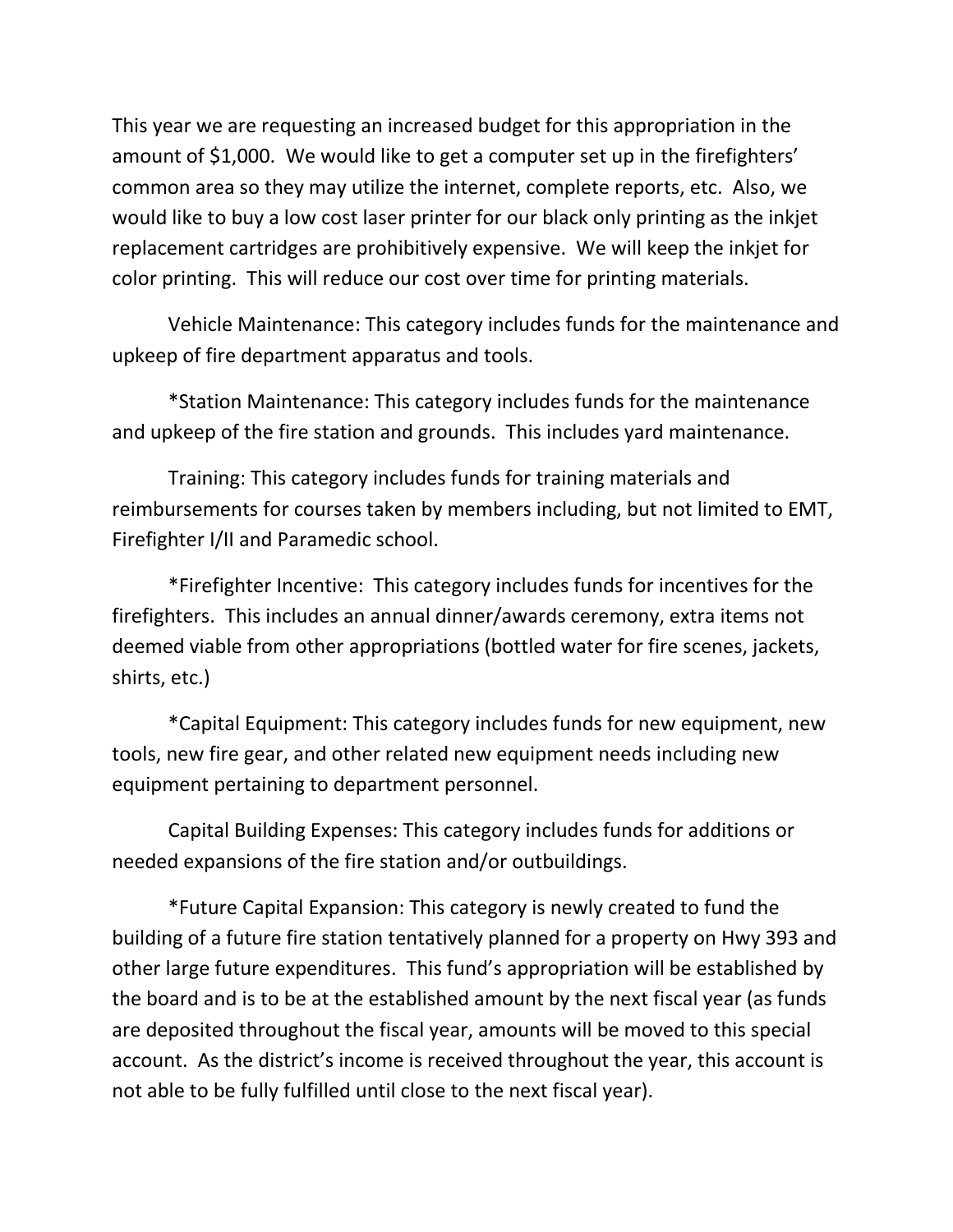Prior Year Carryover: This category includes all funds rolled over from the 2013 fiscal year. These funds can only be used if they are allocated by the board to a specific budget category. This can also be considered a type of emergency reserve.

## **The proposed budget:**

| Insurance (0100):                   | \$14,000.00 |
|-------------------------------------|-------------|
| Fees/Dues (0200):                   | \$7,000.00  |
| Fuel (0300):                        | \$7,500.00  |
| Utilities (0400):                   | \$3,500.00  |
| Office Supplies (0500):             | \$2,000.00  |
| Vehicle Maintenance (0600):         | \$8,000.00  |
| <b>Building Maintenance (0601):</b> | \$1,000.00  |
| <b>Training (0700):</b>             | \$3,000.00  |
| Firefighter Incentive (0701):       | \$4,000.00  |
| Capital Equipment (0800):           | \$10,000.00 |
| Capital Building (0801):            | \$5,000.00  |
| New Station (0802):                 | \$5,226.81  |
| Prior Year Carryover (0900):        | \$6,956.06  |
| <b>Total Budget:</b>                | \$77,182.87 |

\*Indicates a budget item that has been increased or is a new category.